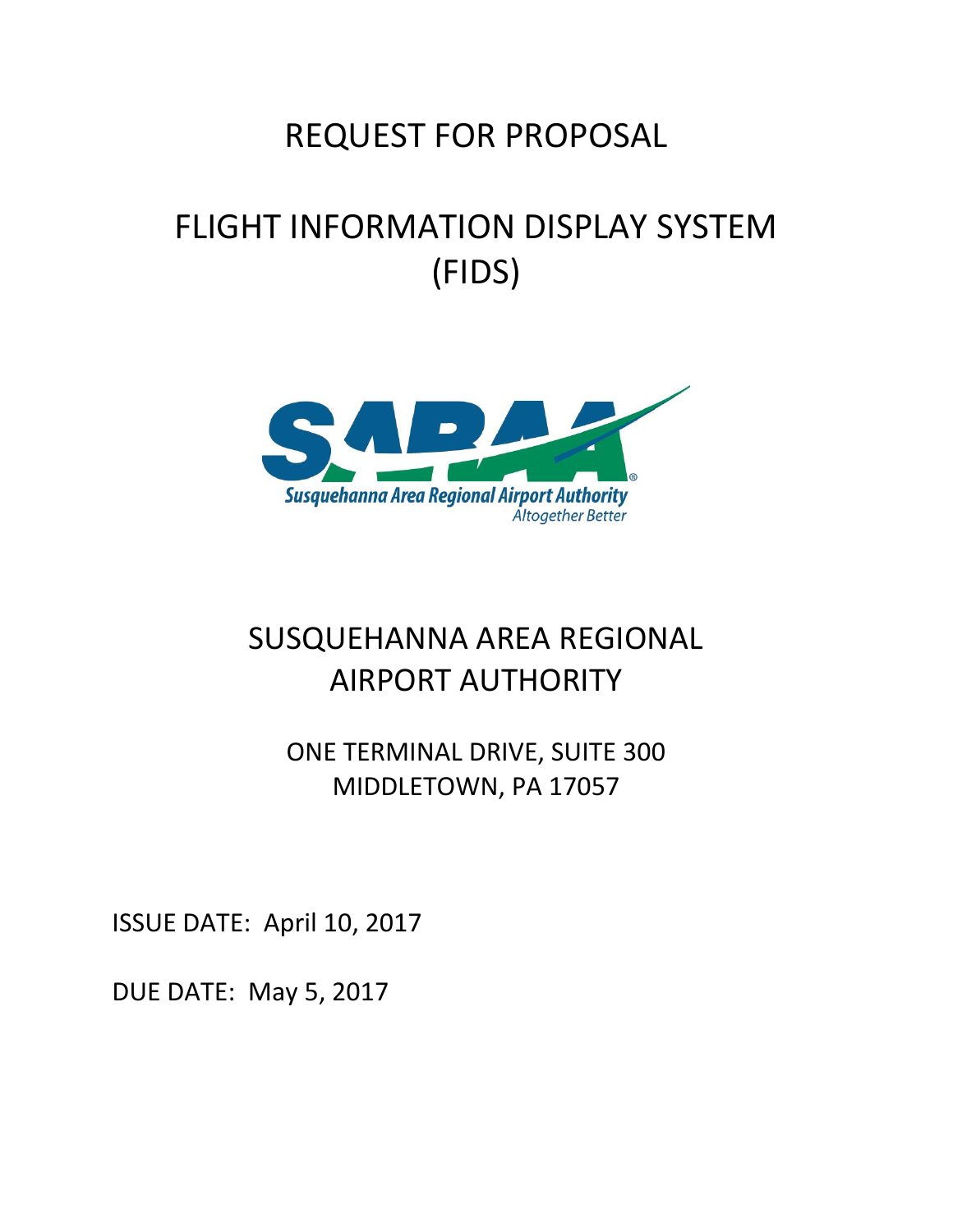#### **SECTION 1.00 ‐ INVITATION**

#### **SECTION 2.00 – GENERAL INFORMATION**

2.01 Definitions 2.02 Introduction 2.03 Background 2.04 Public Records 2.05 RFP Coordinator 2.06 RFP Schedule 2.07 Questions Regarding the RFP 2.08 RFP Amendments 2.09 Submissions 2.10 Terms and Conditions

#### **SECTION 3.00 – SCOPE**

3.01 Overview 3.02 System Requirements 3.03 Project Outline 3.04 Successful Respondent Responsibilities 3.05 Additional Information

#### **SECTION 4.00 – Requirements**

4.01 Submission Requirements 4.02 Submissions 4.03 SBE/DBE 4.04 Communications

#### **SECTION 5.00 – POST SUBMITTAL EVENTS**

5.01 Evaluation of Submissions 5.02 Evaluation Criteria 5.03 Evaluation Process 5.04 Notice of Acceptance

ATTACHMENT 1 – RFP Acknowledgement Form ATTACHMENT 2 – SARAA Insurance Requirements

EXHIBIT 1 – System Displays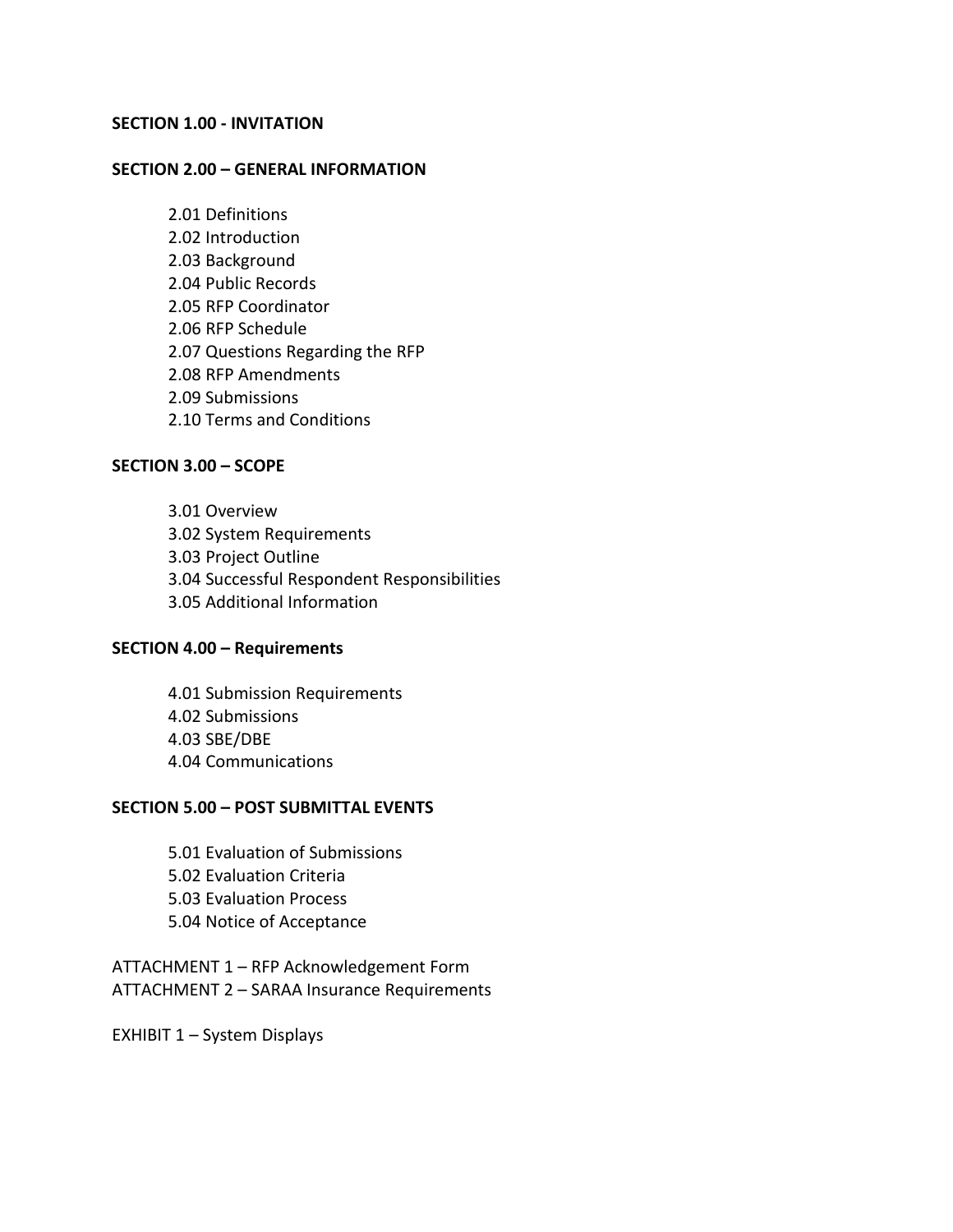#### **SECTION 1.00 – INVITATION**

#### **REQUEST FOR PROPOSAL**

#### **FLIGHT INFORMATION DISPLAY SYSTEM**

The Susquehanna Area Regional Airport Authority (SARAA), owner and operator of the Harrisburg International Airport (HIA), is seeking proposals from qualified firms wishing to provide the software, design support, installation, and preventive maintenance of a Flight Information Display System (FIDS) at Harrisburg International Airport.

This RFP is only available electronically; paper copies will not be available. Interested parties may download the Request for Proposals from the HIA website: http://www.flyhia.com. The document is titled "RFP – Flight Information Display System".

**Three (3)** copies and one electronic copy of sealed responses must be submitted to SARAA, Attn: Kevin Bryner, One Terminal Drive, Suite 300, Middletown, PA 17057 labeled "RFP FOR HARRISBURG INTERNATIONAL AIRPORT FIDS". SARAA reserves the right to accept, reject or make requests for new submissions at its sole discretion. All submissions must be received in the office at Harrisburg International Airport, One Terminal Drive, Suite 300, Middletown, PA 17057 prior to 4:00 p.m. on May 5, 2017.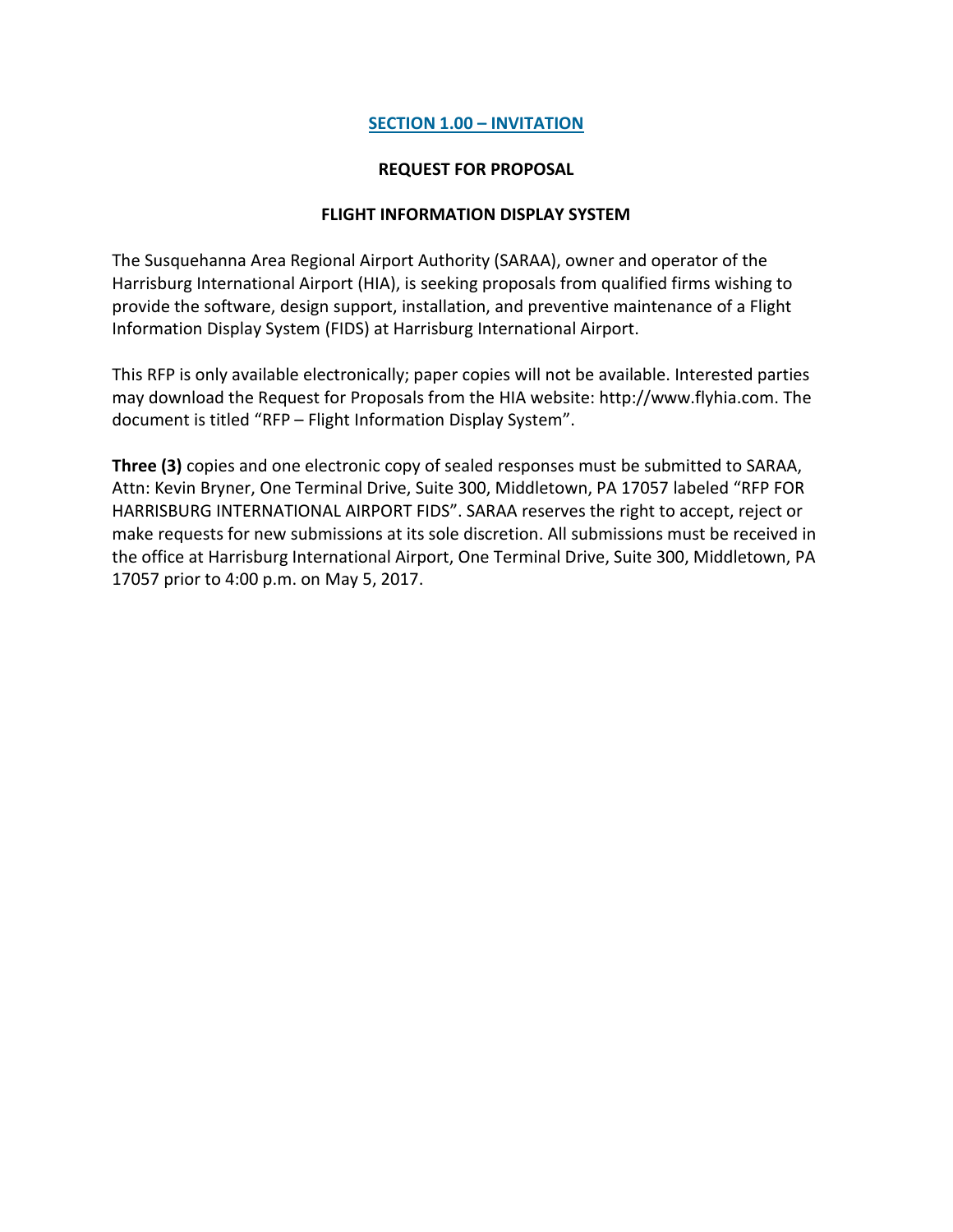# **SECTION 2.00 – GENERAL INFORMATION**

# **2.01 DEFINITIONS**

The following terms and definitions will apply throughout this Request for Submission

| "Airport" or "HIA" | refers to or means the Harrisburg<br><b>International Airport</b>                                                                                                                                                      |
|--------------------|------------------------------------------------------------------------------------------------------------------------------------------------------------------------------------------------------------------------|
| "Agreement"        | refers to the agreement executed with the<br>successful Respondent to provide the<br>services solicited pursuant to this RFP                                                                                           |
| "Authority"        | refers to the Susquehanna Area Regional<br>Airport Authority, owner and operator of<br>Harrisburg International Airport                                                                                                |
| "DBE"              | refers to or means Disadvantaged Business<br>Enterprise                                                                                                                                                                |
| "FIDS"             | refers to or means Flight Information<br>Display System                                                                                                                                                                |
| "Submission"       | refers to or means a document submitted<br>by Respondent(s) to be considered for the<br>Agreement; the overall submission shall<br>include Respondents' required information<br>(Section 3.05) including Attachment 1. |
| "Respondent(s)"    | refers to any company or organization<br>submitting for the services requested in<br>this RFP                                                                                                                          |
| "RFP"              | refers to or means the Request for<br>Proposal                                                                                                                                                                         |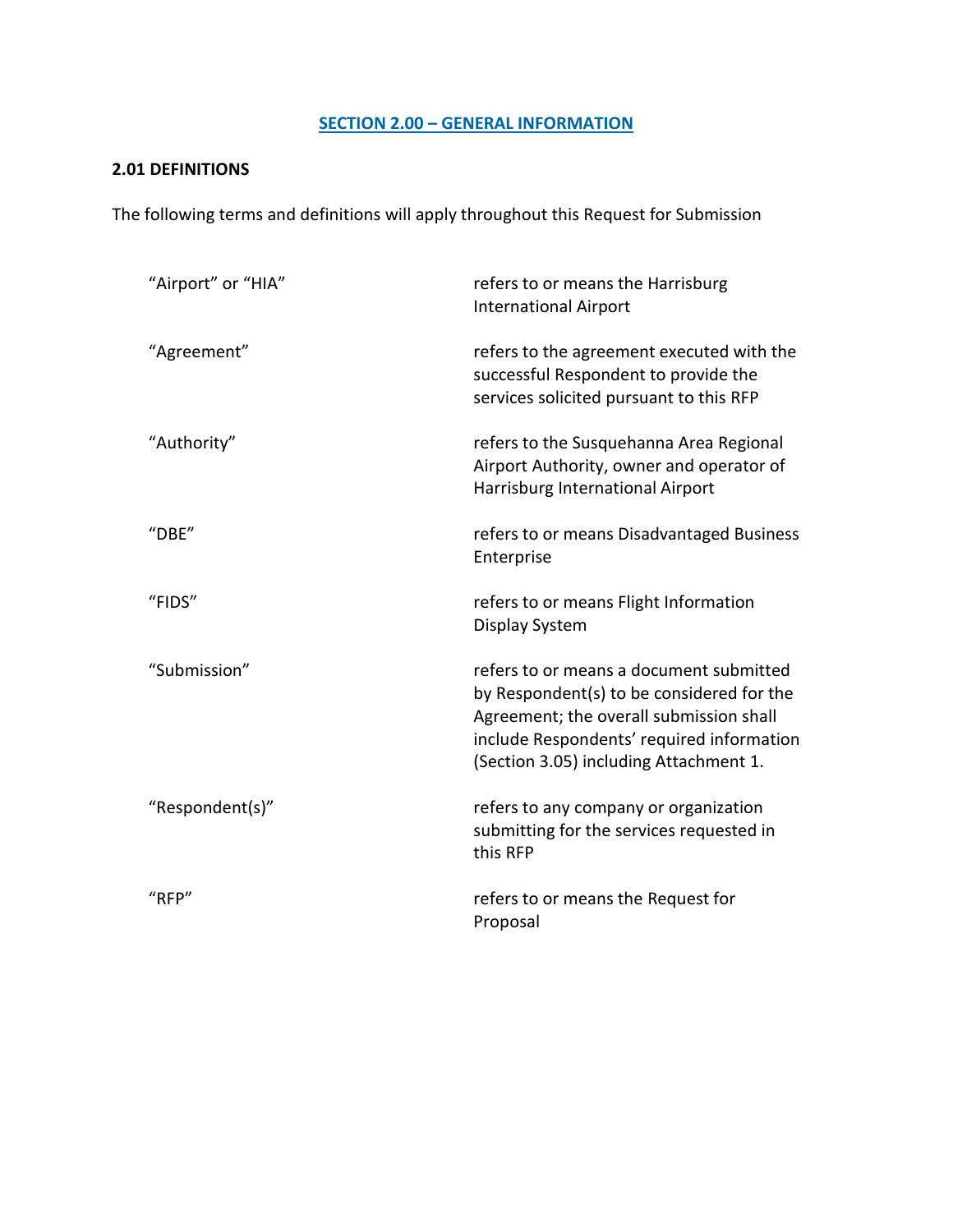#### **2.02 Introduction**

The Susquehanna Area Regional Airport Authority, owner and operator of the Harrisburg International Airport in Middletown, Pennsylvania, seeks proposals from qualified firms wishing to provide the software, design support, installation, and preventive maintenance of a Flight Information Display System at Harrisburg International Airport. The enclosed documents provide instructions, background information, and the required forms from which Respondents are to develop their formal submissions to the Airport. There is no expressed or implied obligation in these documents for SARAA to reimburse responding organizations for any expenses incurred in preparing Submissions in response to this RFP.

#### **2.03 BACKGROUND**

The Susquehanna Area Regional Airport Authority (SARAA) is the owner and operator of Harrisburg International Airport. Annually, HIA served about 1.2 million passengers and in 2016.

Currently HIA is comprised of a main terminal that includes 12 gates with passenger loading bridges and security screening. A 2,500-space multilevel parking garage is connected to the terminal via one skywalk.

#### **2.05 RFP COORDINATOR**

Upon release of this RFP, all communications concerning this request should be directed to the RFP Coordinator listed below. Any oral communications will be considered unofficial and nonbinding to the Authority. The Respondent should rely only on written statements issued by the RFP Coordinator.

Kevin Bryner, Deputy Director, Information Technology Susquehanna Area Regional Airport Authority One Terminal Drive, Suite 300 Middletown, PA 17057 Telephone: (717) 948-3900 x4712 Fax: (717) 948-4636 Email: [KBryner@SARAA.org](mailto:KBryner@SARAA.org)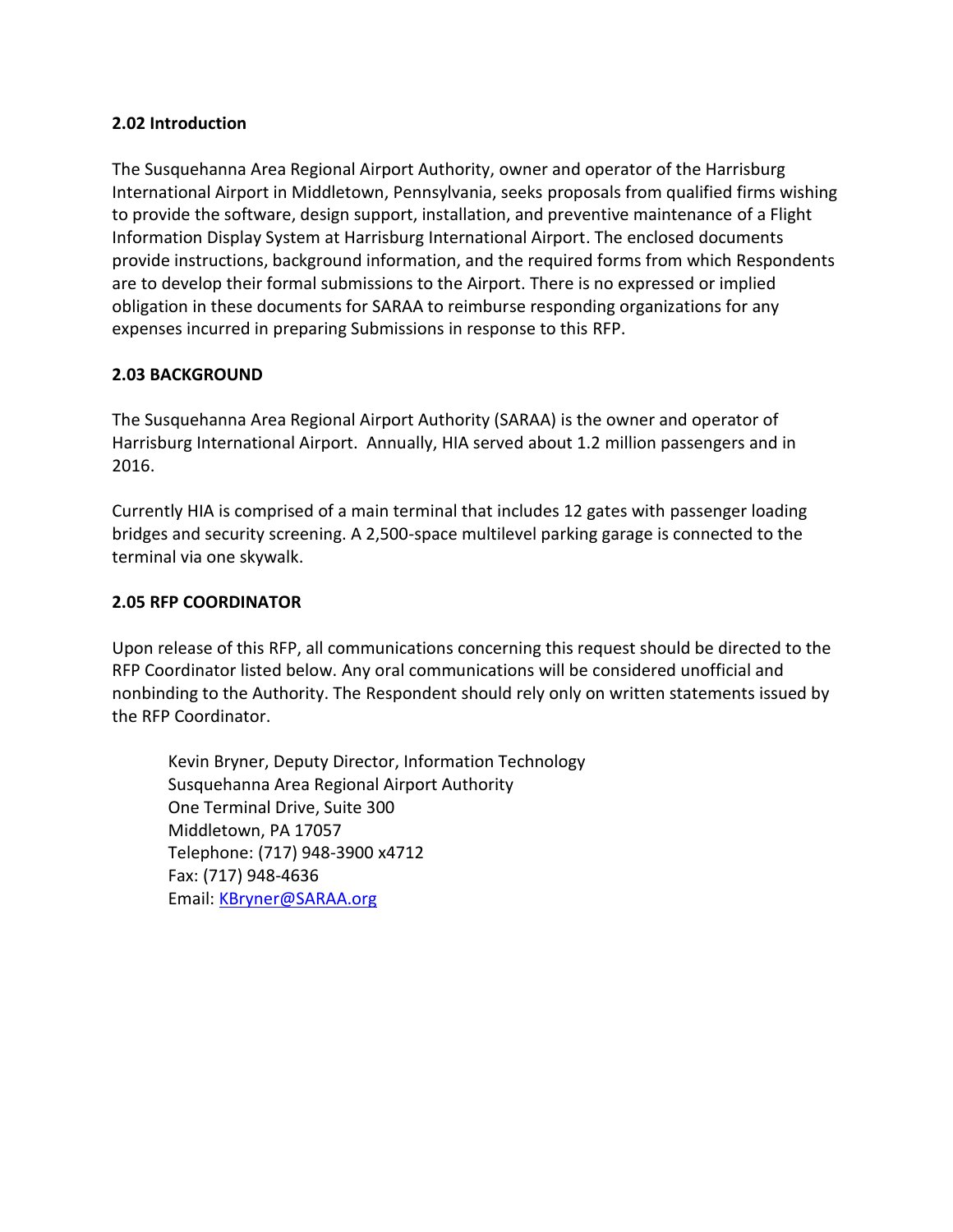#### **2.06 RFP SCHEDULE**

| <b>Date</b>    | <b>Time</b> | Event                                          |  |
|----------------|-------------|------------------------------------------------|--|
| April 10, 2017 |             | <b>Issuance of RFP</b>                         |  |
| April 24, 2017 | 10 am EDT   | Pre-proposal Meeting (non-mandatory)           |  |
| April 28, 2017 | 4 p.m. EDT  | Deadline for Submission of Written Questions   |  |
|                |             | to SARAA                                       |  |
| May 1, 2017    |             | <b>SARAA Releases Responses to Questions</b>   |  |
| May 5, 2017    | 4 p.m. EDT  | <b>Submissions Due to SARAA</b>                |  |
| May 19, 2017   |             | Evaluation of RFP Submissions and selection of |  |
|                |             | <b>Short List</b>                              |  |
| May 29, 2017   |             | Interviews (if necessary)                      |  |
| June 23, 2017  |             | Recommendation to SARAA Board                  |  |

#### **The Authority anticipates the following schedule, which is subject to change**

#### **2.07 QUESTIONS REGARDING THE RFP**

Requests for clarification or additional information must be made in writing to the RFP Coordinator prior to the date specified in the RFP Schedule. Responses to all requests will be available on the Airport's website on the Release date. The RFP Coordinator will be unable to respond to requests for additional information or clarification received after 4:00 p.m. EST on April 28, 2017.

#### **2.08 RFP AMENDMENTS**

All amendments to this RFP will be posted to the Airport's website (www.FlyHIA.com). If deemed necessary by the Authority, respondents will be given an opportunity to modify their submission in the specific areas that are affected by the modification.

#### **2.09 SUBMISSIONS**

Each respondent must provide three (3) copies of their submission. In addition, one electronic copy of the submission and any supporting documentation (Microsoft Word or PDF) must be submitted on CD-ROM or USB flash drive. The complete package must be submitted in a sealed envelope, clearly identified as "RFP FOR HARRISBURG INTERNATIONAL AIRPORT FIDS." The submissions may be mailed or delivered to:

Susquehanna Area Regional Airport Authority Attn: Kevin Bryner One Terminal Drive, Suite 300 Middletown, PA 17057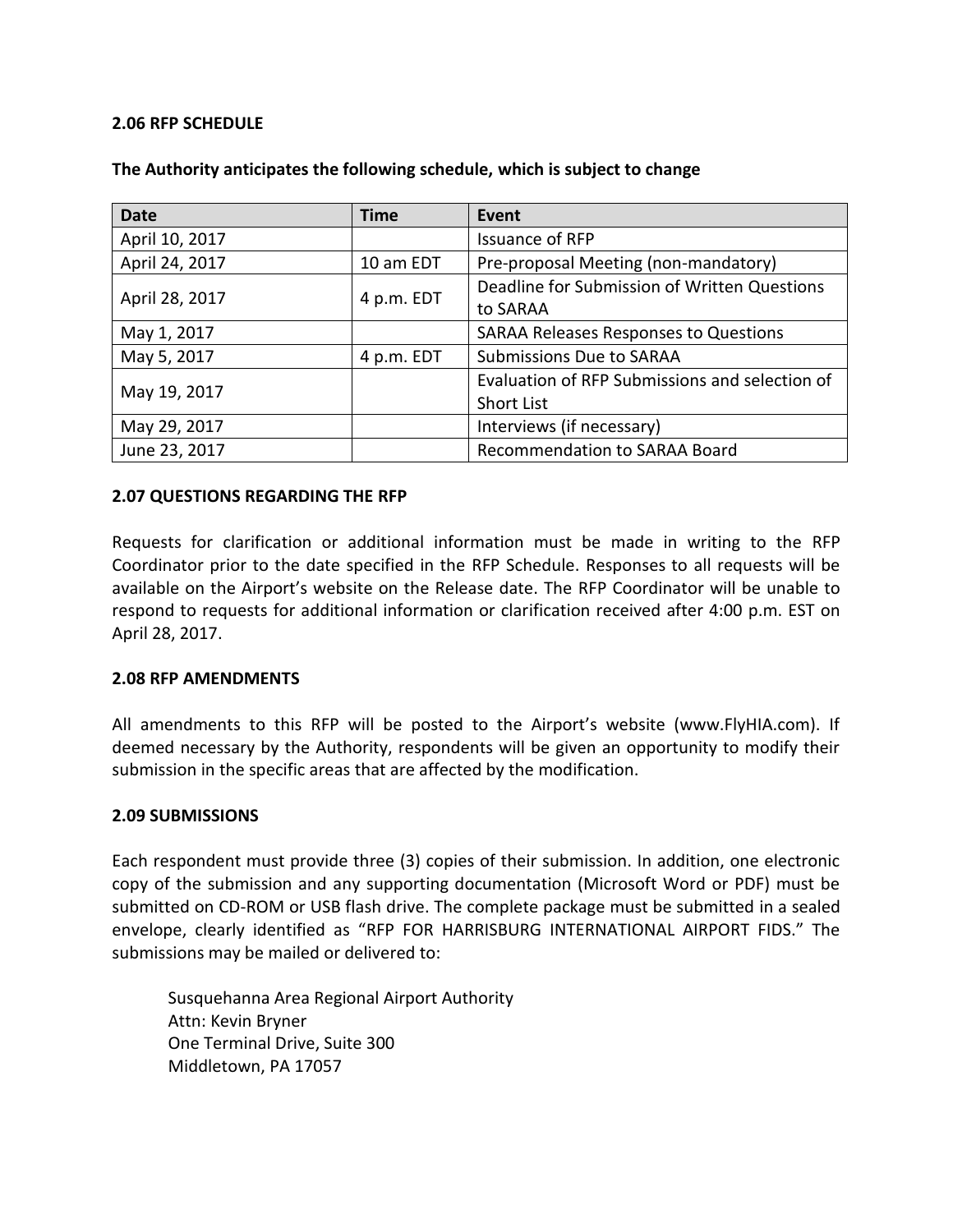Respondents accept all risk of late delivery of mailed submissions regardless of fault. Facsimile and other electronically transmitted submissions will not be considered. All submissions and accompanying documentation become the property of the Authority and will not be returned.

## **2.10 TERMS AND CONDITIONS**

A. The Authority reserves the right to issue amendments to the RFP at any time. The Authority also reserves the right to cancel or reissue the RFP, to reject any or all submissions, to waive any irregularities or informalities in the selection process, and to accept or reject any item or combination of items. The Authority reserves the right to request clarification of information from any respondent or to request supplemental material deemed necessary to assist in the evaluation of the submission. This RFP does not obligate the Authority to make any award, or enter any agreement as the result of any Submissions.

B. The Authority will not reimburse any respondent for any of the costs involved in the preparation and submission of responses to this RFP or in the preparation for and attendance at subsequent interviews.

C. Respondents shall thoroughly examine and be familiar with this RFP. The failure or omission of any respondent to receive or examine this document shall in no way relieve any respondent of obligations with respect to this submission or any subsequent Agreement.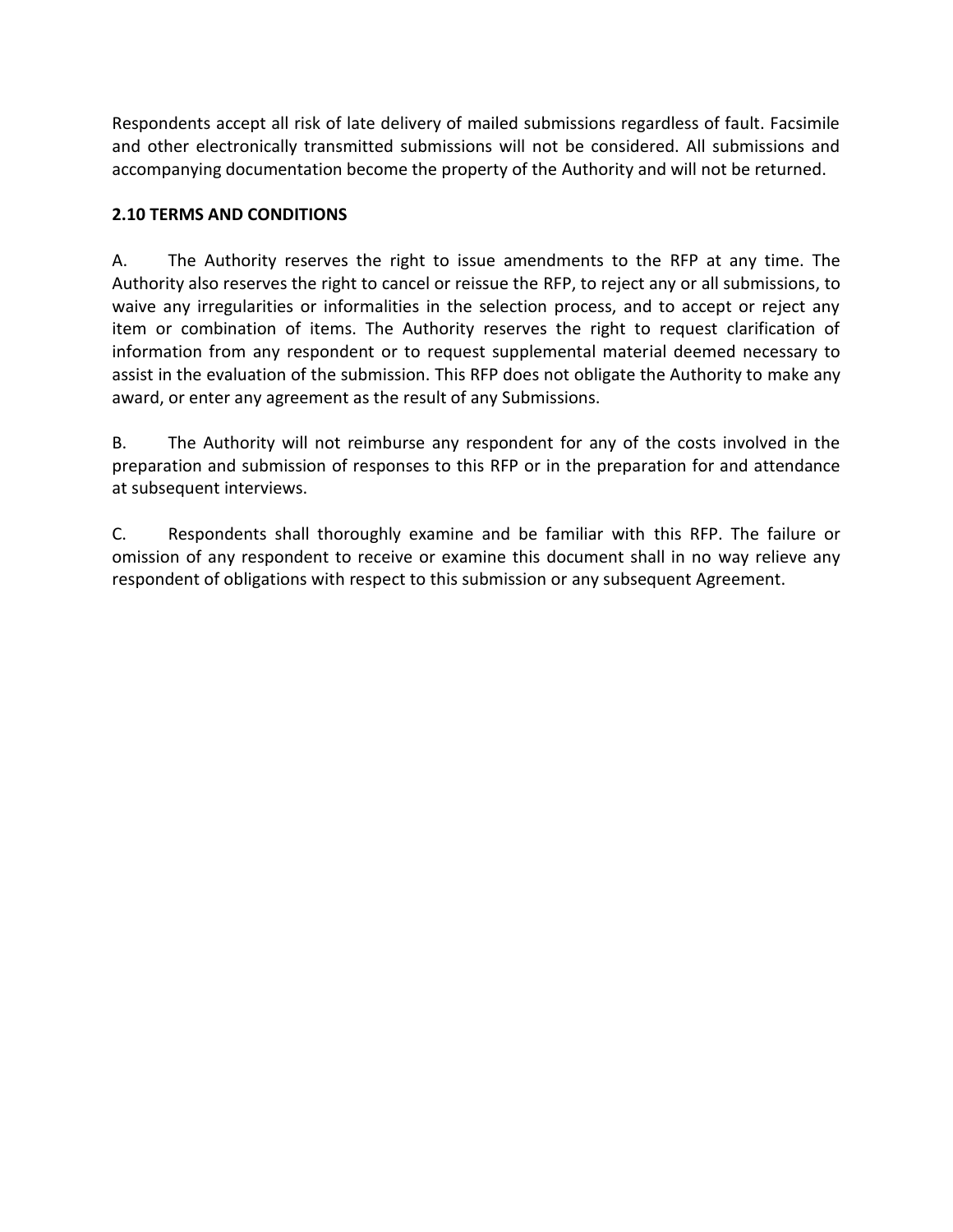### **SECTION 3.00 – SCOPE**

#### **3.01 OVERVIEW**

Harrisburg International Airport is interested in a system that facilitates a hands-off approach, meaning it will function with as little manual intervention as possible. Specifically, flight information for airlines at HIA should be populated and updated automatically via an approved data source. A hosted solution is preferred, but an onsite server is also possible if it is found to be more beneficial to the Authority. System configuration should be done through a web interface accessible by any authorized user as provided by HIA. Flight information will be displayed on public monitors at various locations within the terminal and parking garage so patrons have easy access to flight status as they traverse through the building.

#### **3.02 SYSTEM REQUIREMENTS**

Below are some requirements HIA has for its new system. The Airport plans to work closely with the chosen vendor to prioritize the items in this list and possibly add or remove some items to design a system that best fits its needs.

- Allow configuration through a standard web browser
- Have access control with adjustable permissions and logging
- Allow flight schedules to be updated automatically by an external data source
- Use or be compatible with display interfaces that are remotely configurable that only require power and network connectivity to function
- Include a design tool that allows the Airport to customize and modify visual templates used on displays
- Allow for last minute changes to be easily made on an active flight when information from the data source is incorrect or needs to be changed; this should also be available at the gate via a tablet or similar device, not just a computer workstation
- Allow for manual input of airline and flight information at bag claim belts
- Able to display advertisements and other messaging chosen by the Airport
- Display information using a clean, modern design utilizing high-resolution monitors
- Simple and intuitive so that appropriate airline employees can view or modify information with little training
- Easily expandable so that adding a new display does not require extensive configuration changes
- Able to display information on both LCD type and LED type displays
- Able to display data in multiple languages (English, Spanish, and Mandarin are the top preferred languages)
- Include one (1) year warranty and two years' software upgrades in initial purchase price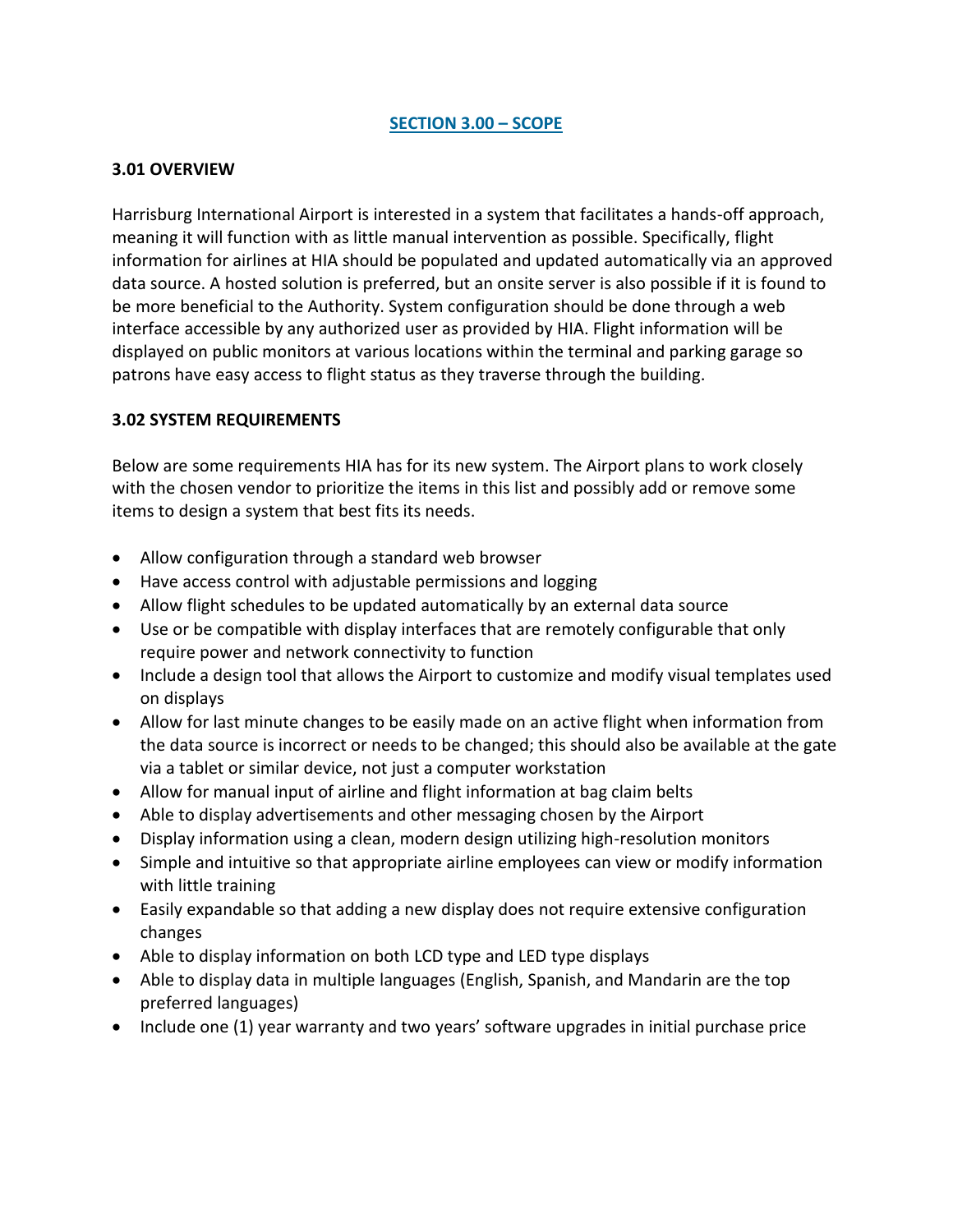#### **3.03 PROJECT OUTLINE**

Under this project, the Authority will serve as the project manager for the entire process. The successful Respondent will work as one member of a team to implement the replacement of the FIDS. Anticipated team members are listed as follows, along with general responsibilities:

Authority: The Authority, as owner of the airport, will serve as project manager for the process. The owner may also procure the necessary hardware based on specifications supplied by the successful Respondent.

Respondent: The successful Respondent, selected through this RFP process, shall supply, install, and commence operation of the software and any necessary proprietary hardware for the operations of the FIDS system. The successful Respondent shall supply specifications to the Authority for computer systems, monitors, and other hardware items that can be procured "off-the-shelf." The successful Respondent shall also work with the Engineer and the Contractor during the design and installation process.

Engineer: The Engineer shall be selected by the Authority and shall design the electrical, data, and millwork necessary for the system. The successful Respondent shall assist the Engineer during this process to provide information specific to the system. The Engineer may also serve as Construction Management/Administration during the installation.

Contractor: The Contractor shall be selected through a bidding process and shall be responsible for installing electrical service as needed, data connections, hardware (e.g., monitors), and millwork.

## **3.04 SUCCESSFUL RESPONDENT RESPONSIBILITIES**

Below are items that outline aspects required in submittals as well as responsibilities while completing the project.

- Must provide a detailed breakdown of software and vendor-supplied hardware components in addition to warranty details
- Must provide a support contract that includes a description of services offered, such as hosting, maintenance, technical support, data feed(s), and any other components.
- Will be responsible for the initial configuration and installation of vendor-supplied hardware and software, in addition to holding training sessions (amount TBD) on the use of the system.
- Will be responsible for some or all of the ongoing maintenance and support of the product, including software updates and system troubleshooting, dependent on level of support contract purchased.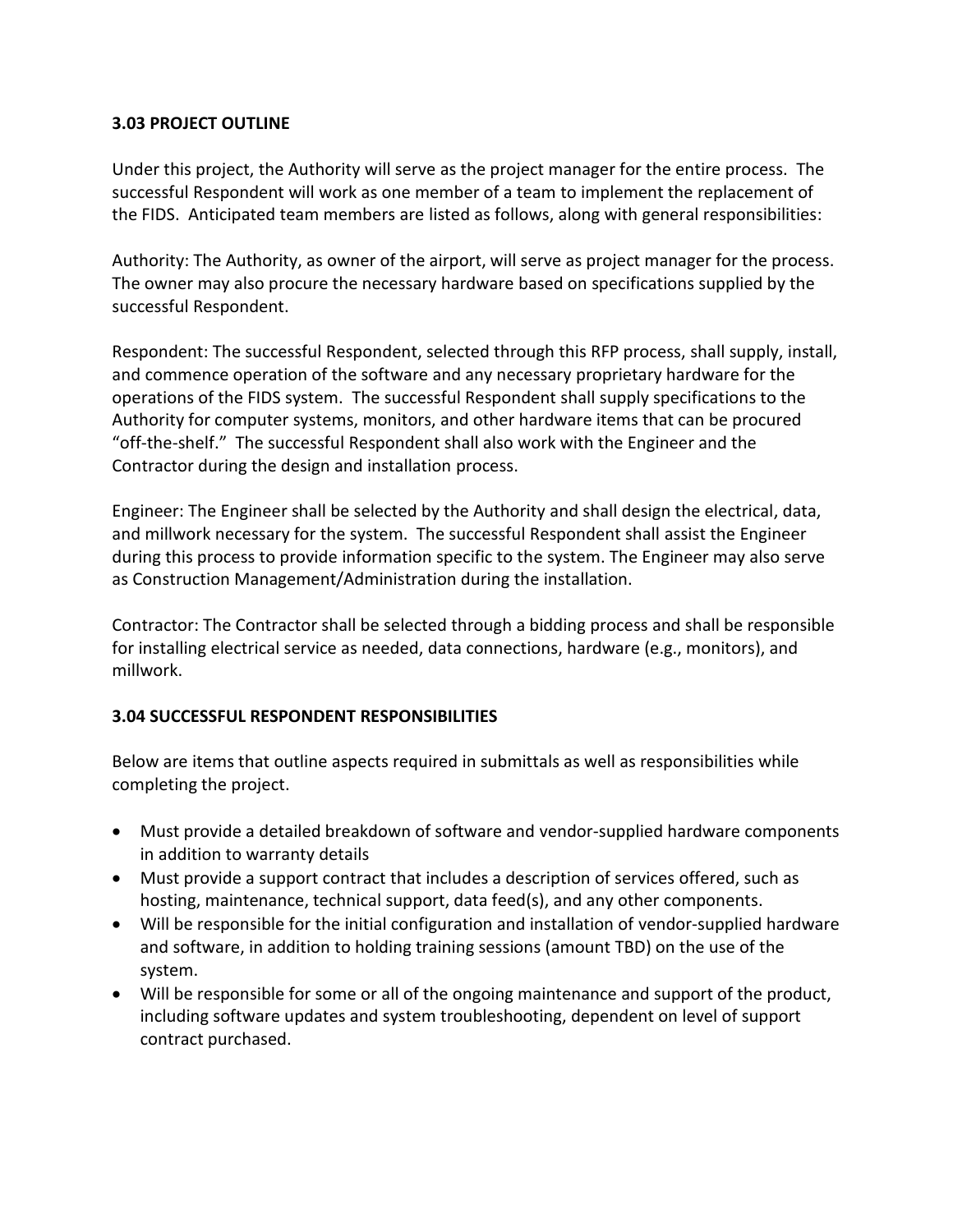#### **3.05 ADDITIONAL INFORMATION**

- *Network Design* Network requirements and configuration that are directly related to the functionality of the system must be provided.
- *Equipment*  The submission will include minimum specifications for any hardware, software or other equipment required for the normal operation of the system. The Airport reserves the right to purchase additional hardware or software from other vendors of its choosing. Any changes will be reflected in a reduction of the total price and/or maintenance contract if applicable.
- *User Workstation(s) –* if any on-site dedicated workstations are necessary for the functionality of the system, detailed information will be provided about minimum specifications, configuration, maintenance and its purpose, along with any required applications.
- *Local Modifications –* Information will be provided on how local airline staff will access and make changes to their flight information, included but not limited to: gate changes, delays/cancellations, and baggage claim information. Hardware, software, and network requirements necessary to make these changes should also be provided.
- *Baggage Claim –* HIA has four baggage claim belts. Information about the necessary hardware and or software to modify flight information on active baggage carousels should be provided. The cost and any requirements for this functionality should be included in the cost schedule.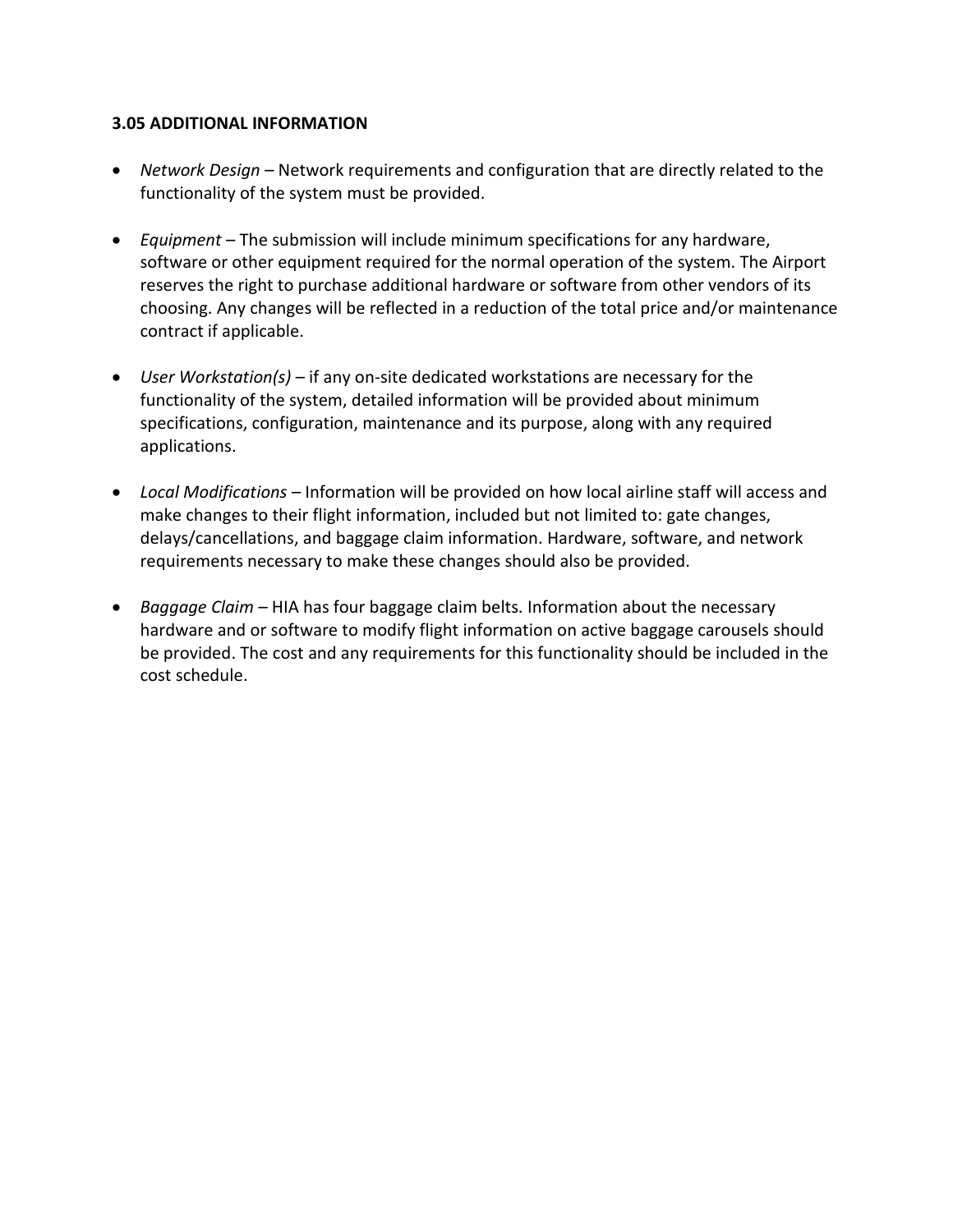### **SECTION 4.00 – REQUIREMENTS**

#### **4.01 SUBMISSION REQUIREMENTS**

Submissions should be limited to twenty (20) pages or less and be prepared simply and economically, providing a straight-forward, concise description of respondent capabilities to satisfy the requirements of this request. Emphasis should be placed on completeness and clarity of content. All submission responses must be in the following format:

- 1. Cover Letter / Executive Summary
- 2. Table of Contents
- 3. Qualifications and Technical Proposal
- 4. References
- 5. Cost Proposal
- 6. Attachments
- 7. Proof of Insurance
- 8. RFP Acknowledgment Forum

Respondent's submission shall include the following items in in the following sequence:

- **1. COVER LETTER/EXECUTIVE SUMMARY** (not included in 20 -limit) Summarize the firm's background and staff qualifications and expertise.
- **2. TABLE OF CONTENTS** (not included in 20-page limit)

The contents of the submission shall be included in an index at the beginning of the submission and should include all contents and attachments.

## **3. QUALIFICATIONS AND TECHNICAL PROPOSAL**

Provide in detail how your firm would add value to this process. Set forth a work plan, including the methodology and processes to be followed to perform the services as identified in Section 3.00. Also outline a project timeline from award of contract to final completion.

- **4. REFERENCES** (not included in 20-page limit) Provide a minimum of three (3) client references, including at least one (1) of similar sized, which the respondent has served over the past two years and/or is currently serving. Provide a contact person, telephone number, and email address for each reference customer.
- **5. COST PROPOSAL \*** (not included in 20-page limit) Provide an all-inclusive, not-to-exceed cost estimate for the project.

\* Please make sure this section is SEALED AND SEPARATE from the rest of the proposal.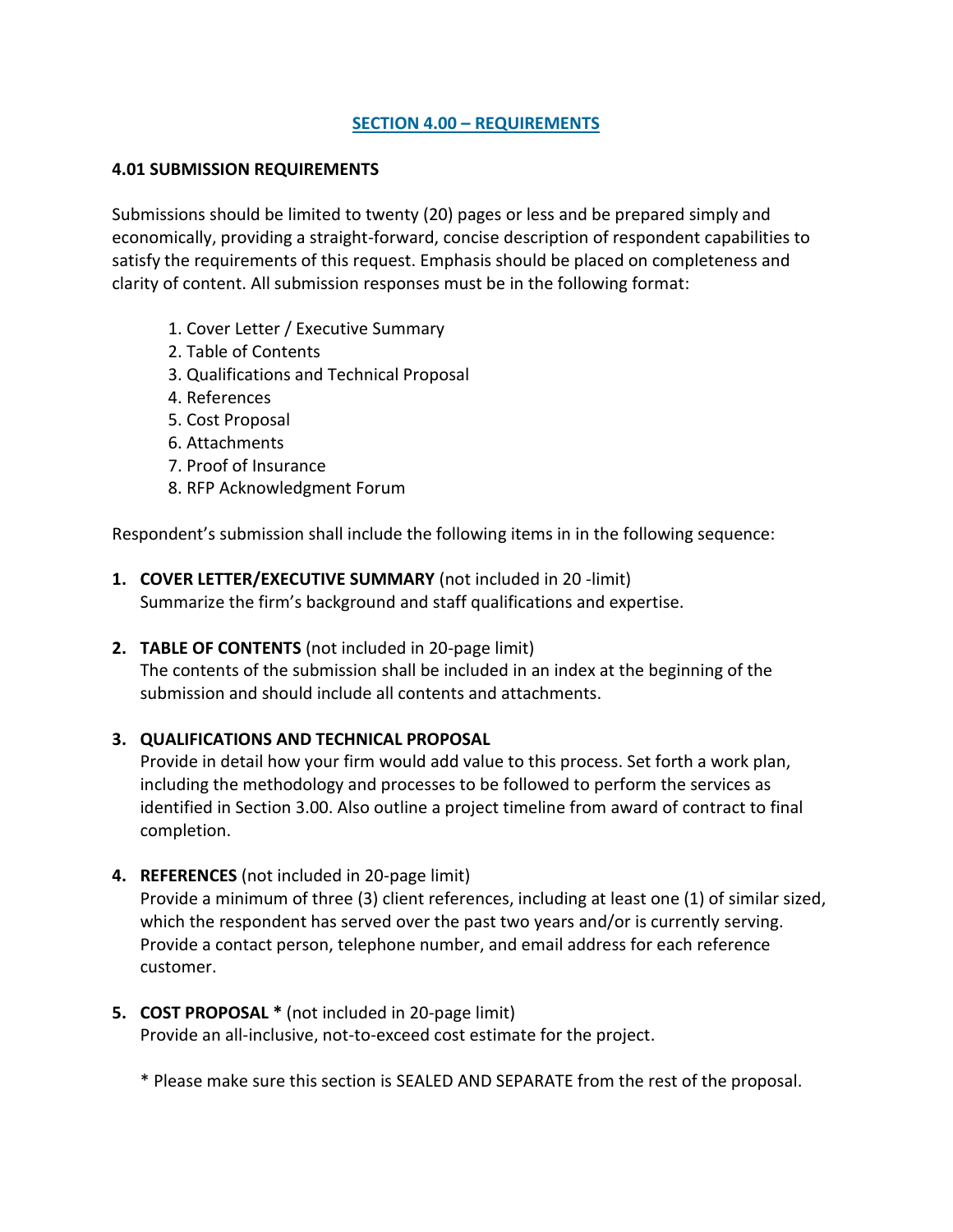**6. ATTACHMENTS** (not included in 20-page limit, but should not be used for information requested in 3. above)

Additional information that the respondent believes is critical to the Authority's assessment of the submission should be included in this section. Respondents are encouraged to include samples or case studies of previous work in this section.

**7. PROOF OF INSURANCE** (not included in 20-page limit)

Submit a letter from insurance provider stating provider's commitment to insure the Respondent for the types of coverage and at the levels specified in *Attachment 2* if awarded a contract in response to this RFP. Respondent shall also submit a copy of their current insurance certificate.

# **8. ACKNOWLEDGEMENT FORM**

All submissions must include a completed copy of the RFP Acknowledgement Form found in *Attachment 1*.

Respondent is expected to examine this RFP carefully, understand the terms and conditions for providing the services listed herein and respond completely. FAILURE TO COMPLETE AND PROVIDE ANY OF THESE SUBMISSION REQUIREMENTS MAY RESULT IN THE RESPONDENT'S SUBMISSION BEING DEEMED NON-RESPONSIVE AND THEREFORE DISQUALIFIED FROM CONSIDERATION.

# **4.02 SUBMISSIONS**

- A. Respondent shall submit three (3) copies of the Submission and one (1) compact disc (CD) or USB flash drive containing a copy of the Submission in Adobe PDF format in a sealed package, clearly marked on the front of the package *"*RFP FOR HARRISBURG INTERNATIONAL AIRPORT FIDS*"*.
- B. All Submissions must be received by the Airport no later than 4:00 PM Eastern Time on May 5, 2017 at the address below. Submissions received prior to the above time and date may be modified provided such modifications are sealed and received by the Airport prior to the deadline of submissions. Any Submission or modification received after this time shall not be considered, and will be returned, unopened to the Respondent. Therefore, Respondents should strive for early submission to avoid the possibility of rejection for late arrival.

Mailing Address:

Kevin Bryner Deputy Director, Information Technology Harrisburg International Airport One Terminal Drive, Suite 300 Middletown, PA 17057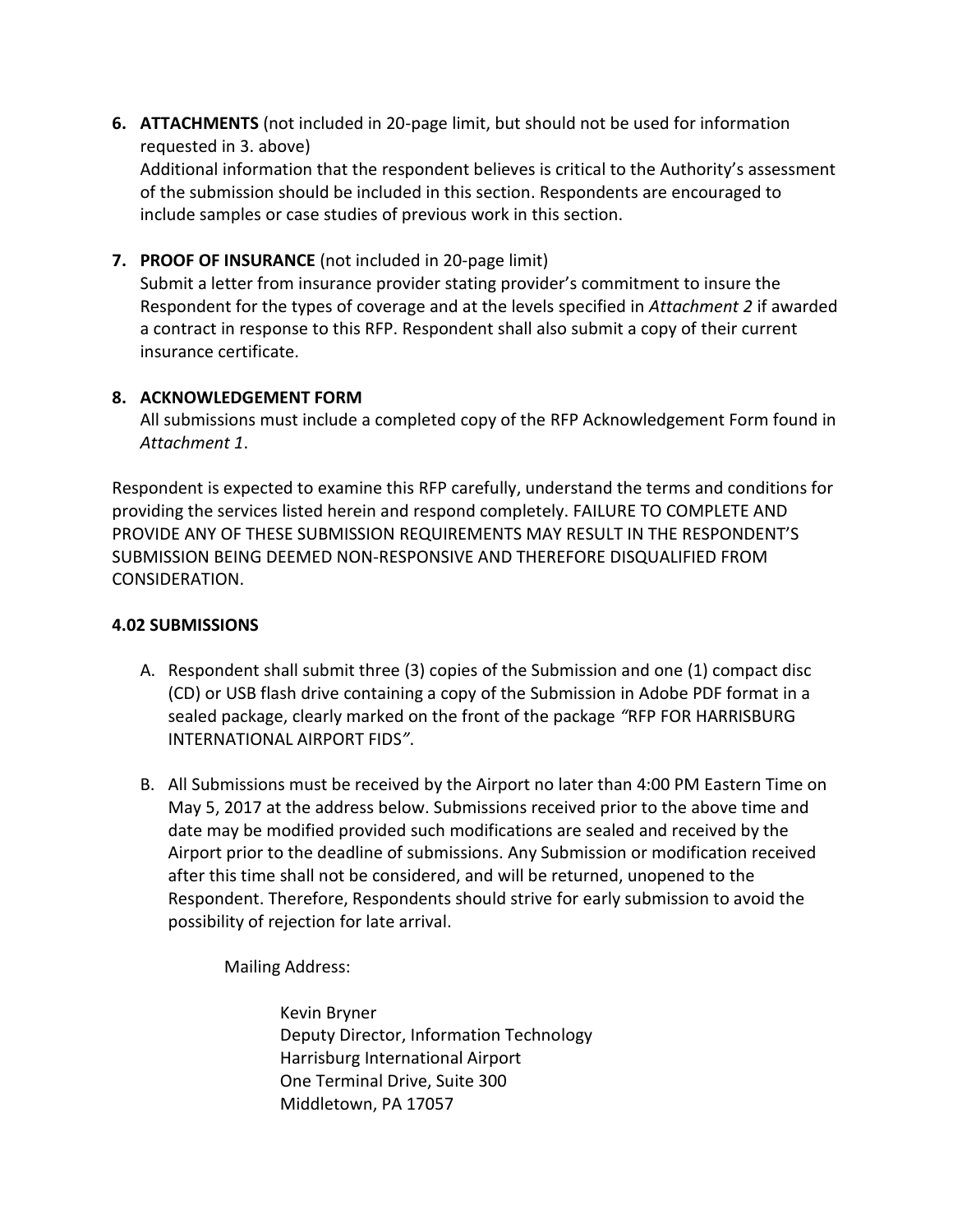SUBMISSIONS SENT BY FAX OR EMAIL WILL NOT BE ACCEPTED.

- C. All submissions become the property of the Harrisburg International Airport upon receipt and will not be returned. Any information deemed to be confidential by the Respondent should be clearly noted on the page(s) where confidential information is contained. However, SARAA cannot guarantee that it will not be compelled to disclose all or part of any information submitted, since information deemed to be confidential by Respondent may not be considered confidential under Pennsylvania law, or pursuant to a Court order.
- D. Any cost or expense incurred by the Respondent that is associated with the preparation of the Submission, the Pre-Submittal conference, if any is held, or during any phase of the selection process, shall be borne solely by the Respondent.

#### **4.03 SBE/DBE**

The Authority is committed to promoting the development of small business enterprises (SBE) and disadvantaged business enterprises (DBE) in this area. All SBE and DBE are encouraged to participate in the RFP process and the Authority agrees to comply with all applicable federal, state and local laws, including the Civil Rights Act of 1964 as amended.

#### **4.04 COMMUNICATION**

All communications pertaining to this RFP or the process should be directed to:

Kevin Bryner Deputy Director, Information Technology Harrisburg International Airport One Terminal Drive, Suite 300 Middletown, PA 17057

Email: kbryner@saraa.org Phone: 717-443-6804

Inquiries shall be limited to the contents of and submissions for this RFP. All responses to inquiries will be posted in the form of an Addendum to the RFP on the Airport's website (www.FlyHIA.com).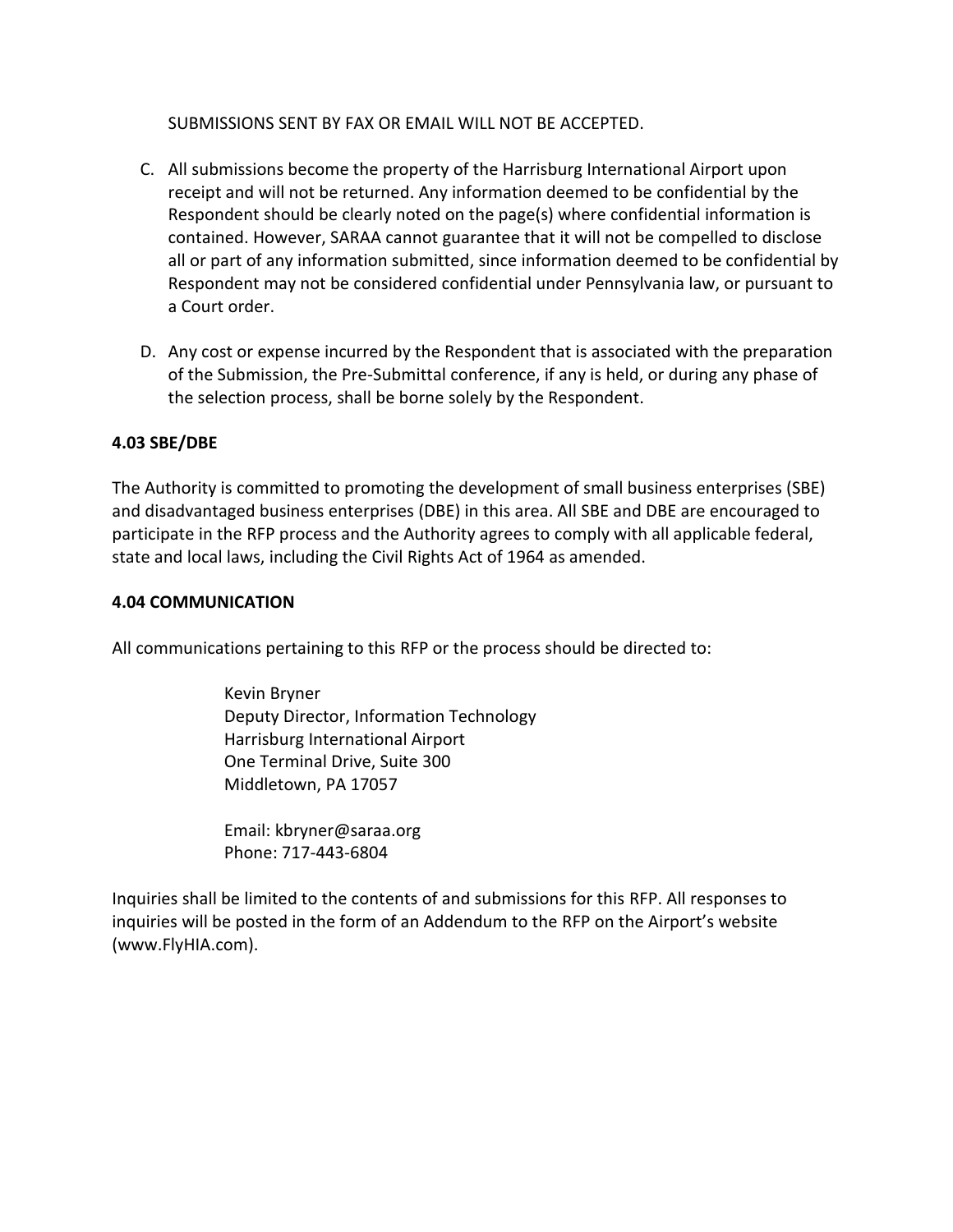#### **SECTION 5.00 – POST SUBMITTAL EVENTS**

#### **5.01 EVALUATION OF SUBMISSIONS**

Each timely Submission will be evaluated to determine overall responsiveness and qualifications under the RFP. Criteria to be evaluated will include, but not be limited to, the items listed below. The selection committee may select all, some or none of the Respondents for interviews. SARAA may also request additional information from Respondents at any time prior to the final approval of a selected Respondent. SARAA reserves the right to select one, or more, or none of the Respondents to provide services. Final approval of a selected Respondent is subject to the action of the SARAA Board of Directors.

#### **5.02 EVALUATION CRITERIA**

| <b>Criterion</b>                            | Percentage | <b>Evaluation</b>                                                                                                                    |
|---------------------------------------------|------------|--------------------------------------------------------------------------------------------------------------------------------------|
| <b>Technical Response</b>                   | 35%        | Project approach, methods, designs, systems<br>proposed, compliance with technical<br>specifications                                 |
| <b>Qualifications &amp;</b><br>Experience   | 45%        | Demonstrated ability in the industry, references,<br>past performance, key personnel,<br>organization/management, warranty, delivery |
| Cost                                        | 15%        |                                                                                                                                      |
| <b>Disadvantaged Business</b><br>Enterprise | 5%         |                                                                                                                                      |

#### **5.03 EVALUATION PROCESS**

Once all submissions are received, the evaluation process will include a number of steps to determine the preferred Respondent. Those steps are described below.

- 1. **Short list** Based upon the responses to the RFP, the selection committee will compile a pre-selection short list of the best-qualified Respondents. The committee will notify those Respondents not qualified for the short-list that they will not be considered.
- 2. **Interviews** Following receipt of proposals and compilation of a short-list, the selection committee may engage in interviews with each Respondent on the pre-selection short list that timely submits a proposal. The selection committee may, in its discretion omit interviews and rely solely on the submitted materials.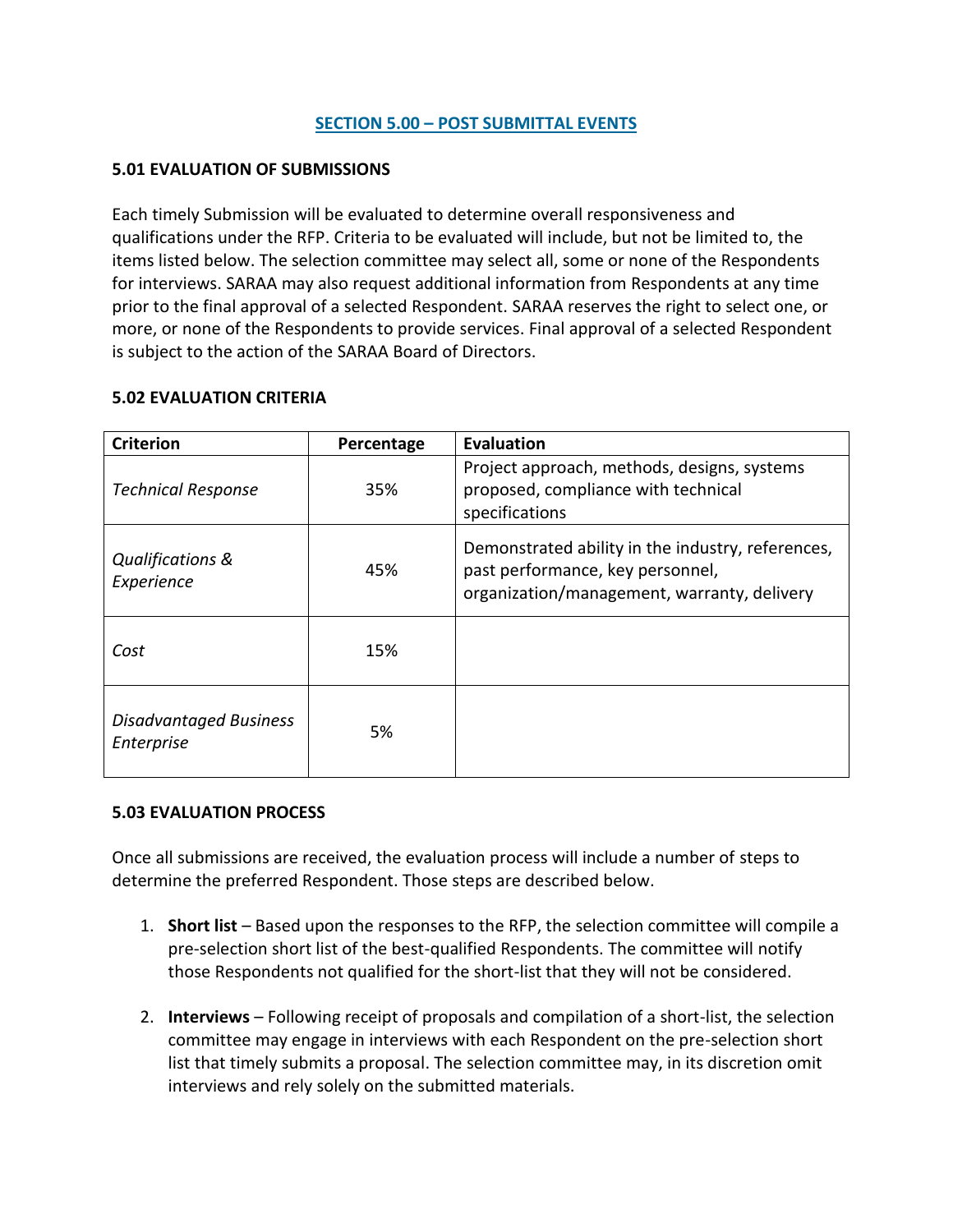- 3. **Ranking and Selection** Based upon the information supplied, and after applying the selection criteria above, the selection committee will rank the Respondents in order of preference, and begin negotiating final contract terms with the first-ranked Respondent. If unsuccessful in negotiating mutually acceptable terms with the first-ranked Respondent, the selection committee may move to the second-ranked service provider, and repeat such process until mutually acceptable terms are reached with a Respondent or the selection committee determines that it would be in SARAA's best interest to either terminate or recommence the process.
- 4. **Approval** –If a Respondent is selected, the Respondent will be recommended for approval by the SARAA Board. If approved, a contract will be awarded on the terms negotiated.

#### **5.04 NOTICE OF ACCEPTANCE**

Upon the Authority's selection of a Respondent, the selected Company will be notified by telephone, then certified mail, return receipt requested, of the selection to commence negotiations of an Agreement to provide the design and installation of a Flight Information Display System at Harrisburg International Airport.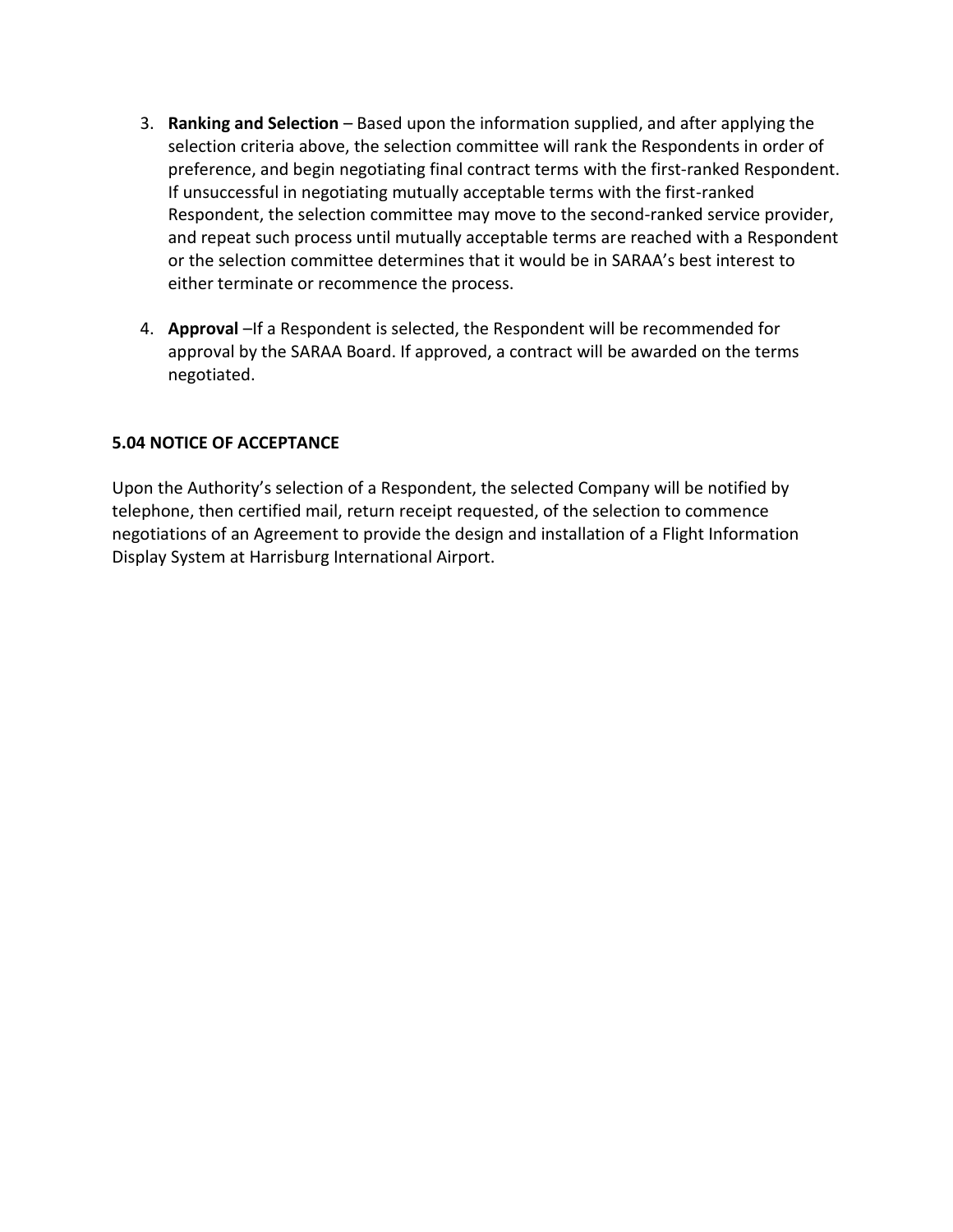#### ATTACHMENT 1

# **Susquehanna Area Regional Airport Authority Flight Information Display System RFP Acknowledgement Form**

Recipients of the Authority's Request for Qualifications and Technical Proposal for Flight Information Display System should complete this form and return as directed below to ensure the Authority has the recipient's correct contact information. Responses to vendor questions issued by the Authority on May 1, 2017, will be posted on our website, www.FlyHIA.com.

| <b>Contact Name:</b>    |  |
|-------------------------|--|
| Company:                |  |
| <b>Mailing Address:</b> |  |
|                         |  |
| Phone Number:           |  |
| Email:                  |  |

Return completed RFP Acknowledgement Form to: SARAA Attn: Kevin Bryner One Terminal Drive, Suite 300 Middletown, Pennsylvania 17057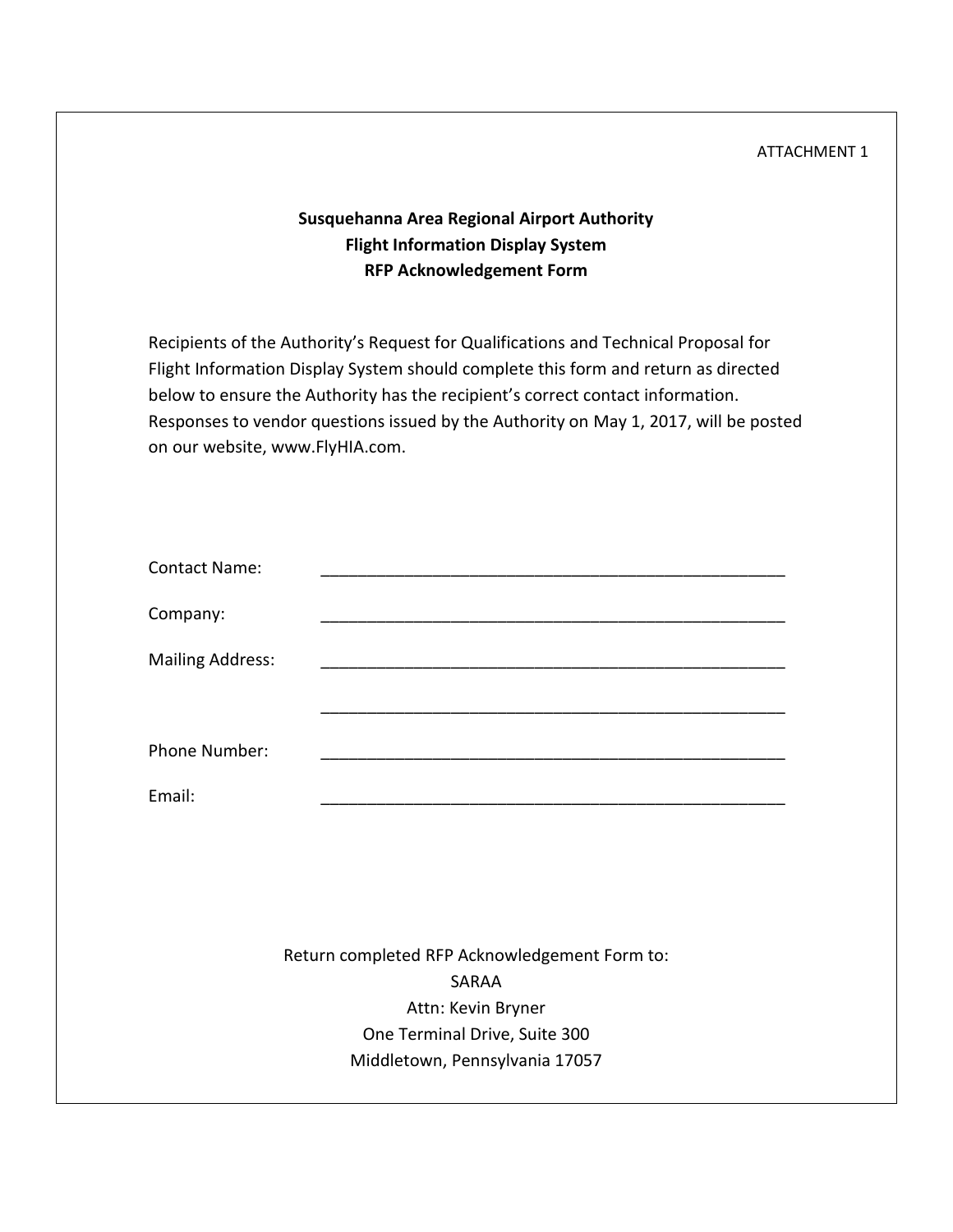# **ATTACHMENT 2**

### **SARAA INSURANCE REQUIREMENTS**

Contractor, at Contractor's sole cost and expense, shall maintain and keep in effect throughout the term of the Agreement:

(a) Insurance on an occurrence basis against claims for personal injury (including death) and property damage arising from occurrences on, in or about the Airport, with broad form contractual liability coverage, under a policy or policies of comprehensive general liability insurance or commercial general liability insurance, with limits of not less than \$5,000,000 per occurrence and \$5,000,000 annual aggregate for the acts and omissions of Contractor, its subcontractors and their respective employees, officers, partners, agents or invitees. Without limitation of the foregoing, within thirty (30) days after SARAA's request, Contractor shall have such annual aggregate increased to such amount as SARAA may reasonably request by reason of occurrences during any policy year.

(b) Contractor shall obtain and continuously maintain in full force and effect worker's compensation and employer's liability insurance with statutory benefits, voluntary compensation coverage and employer's liability limits of not less than Two Hundred Thousand and 00/100ths Dollars (\$200,000.00) each accident, Two Hundred Thousand and 00/100ths Dollars (\$200,000.00) each employee for disease, and One Million and 00/100ths Dollars (\$1,000,000.00) policy limit for disease.

(c) Contractor shall purchase and maintain during the life of this contract such Comprehensive Automobile Liability Insurance including Employer's Non-Ownership Liability and Hired Car Liability insurance to protect him and any Subcontractors performing Work covered by this Contract from claims for damages, whether supporting operations by him or anyone directly or indirectly employed by either of them.

Minimum combined single limit for both bodily injury and property damage:

\$1,000,000 Bodily Injury (per person) \$3,000,000 Bodily Injury (per accident) \$3,000,000 Property Damage

(d) The policies of insurance described above, shall name SARAA (and such other parties as SARAA may from time to time specify) as additional named insured(s) as their interests may appear. The policies of the insurance described in (a) shall contain a severability of interests endorsement, and shall state that they are primary over any insurance carried by SARAA or such other parties; however, in lieu of including SARAA and other parties specified by SARAA as named insureds in Contractor's liability insurance policy, Contractor may include them in such policy as additional insureds if Contractor also provides SARAA and any other parties specified by SARAA with a separate policy of insurance having the limits specified in (a) and in which they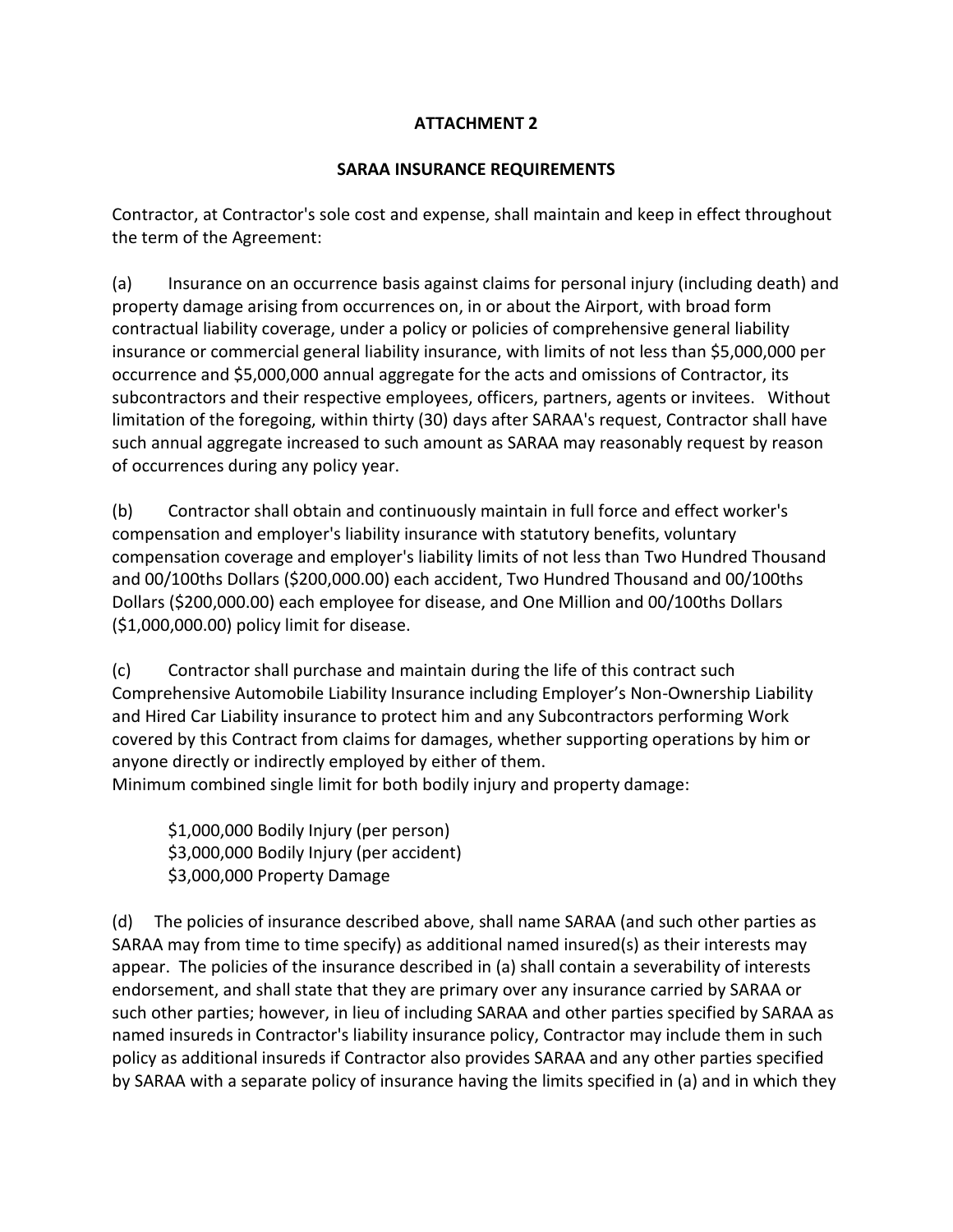are the only named insureds, in which case Contractor's policy and such separate policy shall each state that they are primary over any insurance carried by SARAA or such other parties.

(e) Each insurance policy under this Agreement shall provide that it shall not be cancelable without at least thirty (30) days' prior written notice to SARAA and each policy shall be issued by an insurer with a general policy holder's rating of not less than "A-" in the most currently available Best's Key Rating Guide, licensed to do business in the Commonwealth of Pennsylvania. Forthwith upon the execution of this Agreement, each policy (or a duplicate original thereof) shall be delivered by Contractor to SARAA. At least thirty (30) days before any policy shall expire, Contractor shall deliver to SARAA a replacement policy meeting the foregoing requirements, and at least ten (10) days prior to the date that the premium on any policy shall become due and payable, Contractor shall cause SARAA to be furnished with satisfactory evidence of its payment. Each policy shall have attached thereto an endorsement to the effect that no act or omission of Contractor shall affect the obligation of the insurer to pay the full amount of any loss sustained. Each policy shall be in such form as SARAA may from time to time reasonably require.

(f) If Contractor shall fail, refuse or neglect to obtain such insurance or maintain it, or to furnish SARAA with satisfactory evidence that it has done so and satisfactory evidence of payment of the premium of any policy, within the time required as set forth above, SARAA shall have the right, at SARAA's option and without regard to any opportunity to cure provided for elsewhere in this Agreement, to purchase such insurance and to pay the premiums thereon or to pay the premiums on insurance which Contractor should have paid for. All such payments made by SARAA shall be recoverable by SARAA from Contractor on demand.

 $(g)$  If Contractor fails to provide and keep in force insurance as aforesaid, SARAA shall not be limited in the proof of any damages which SARAA may claim against Contractor to the amount of the insurance premium or premiums not paid or incurred and which would have been payable upon such insurance, but SARAA shall also be entitled to recover as damages for such breach the uninsured amount of any loss, to the extent of any deficiency in the insurance required by the provisions of this Agreement, and damages, expenses of suit and costs, including without limitation reasonable cancellation fees, suffered or incurred during any period when Contractor shall have failed to provide or keep in force insurance as aforesaid.

(h) Contractor may carry any insurance required by this Paragraph under a blanket policy for the risks and in the amounts required pursuant to this Paragraph, provided that all requirements of this Paragraph shall be complied with in respect of such policy and that such policy shall provide that the coverage thereunder for the Airport and occurrences in, or about the Airport shall not be diminished by occurrences elsewhere.

(i) The Contractor agrees that SARAA shall not be liable for and hereby releases SARAA from (i) any injury to the Contractor's business or any loss of income therefrom or for damage to any machinery or equipment or other property of the Contractor, or the Contractor's officers, partners, employees, agents, or invitees; (ii) the loss of or damage to any property of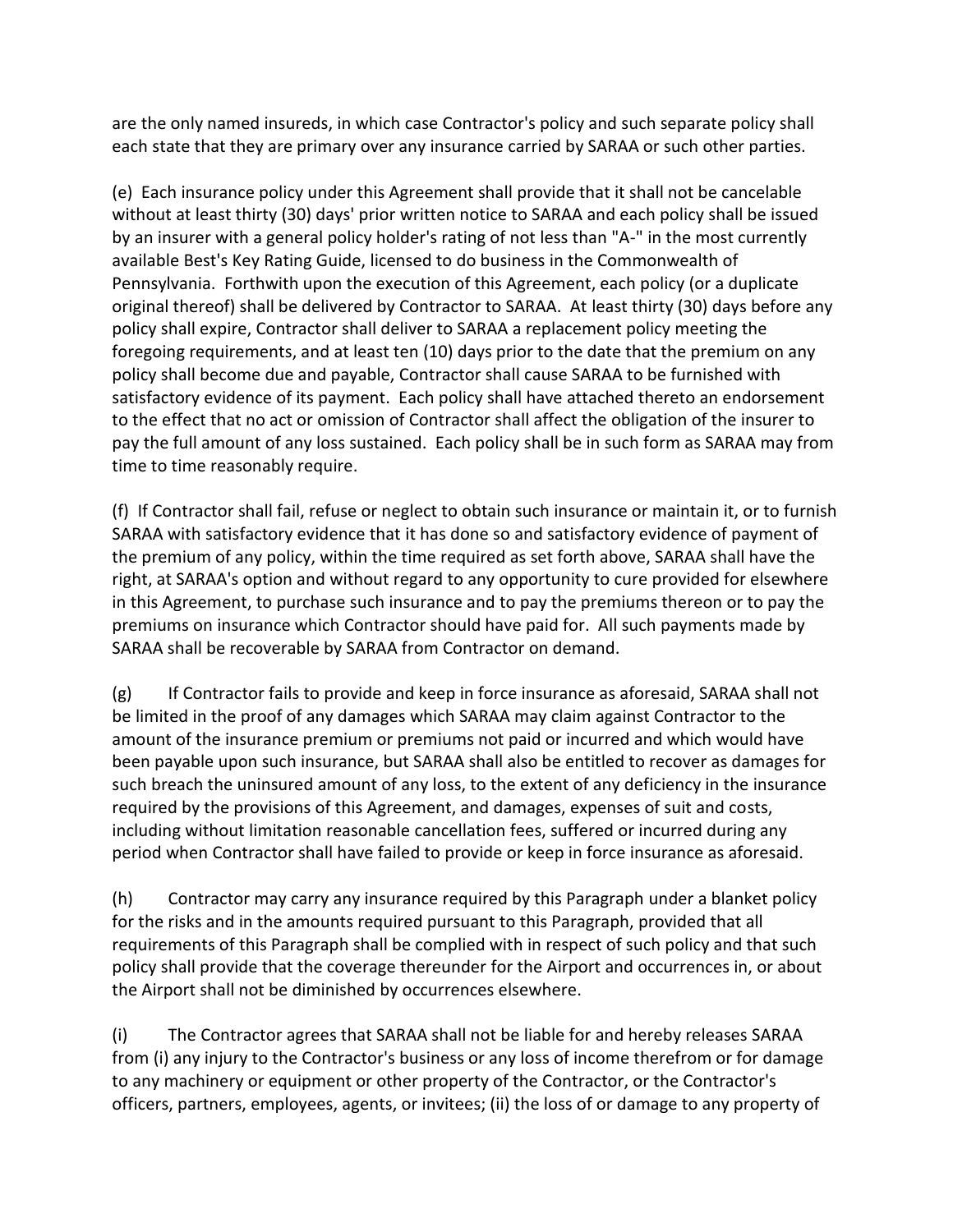the Contractor by theft or otherwise; or (iii) any injury or damage to property resulting from fire, steam, electricity, gas, water, rain or snow, or from the breakage, leakage, obstruction or other defects of pipes, sprinklers, wires, appliances, plumbing, air conditioning or HVAC systems or lighting fixtures, or from any other case whatsoever (whether similar or dissimilar to those above specified), whether the said damage or injury results from conditions arising at the Airport, or from other sources or places, except to the extent directly caused by the SARAA's gross negligence or intentional misconduct.